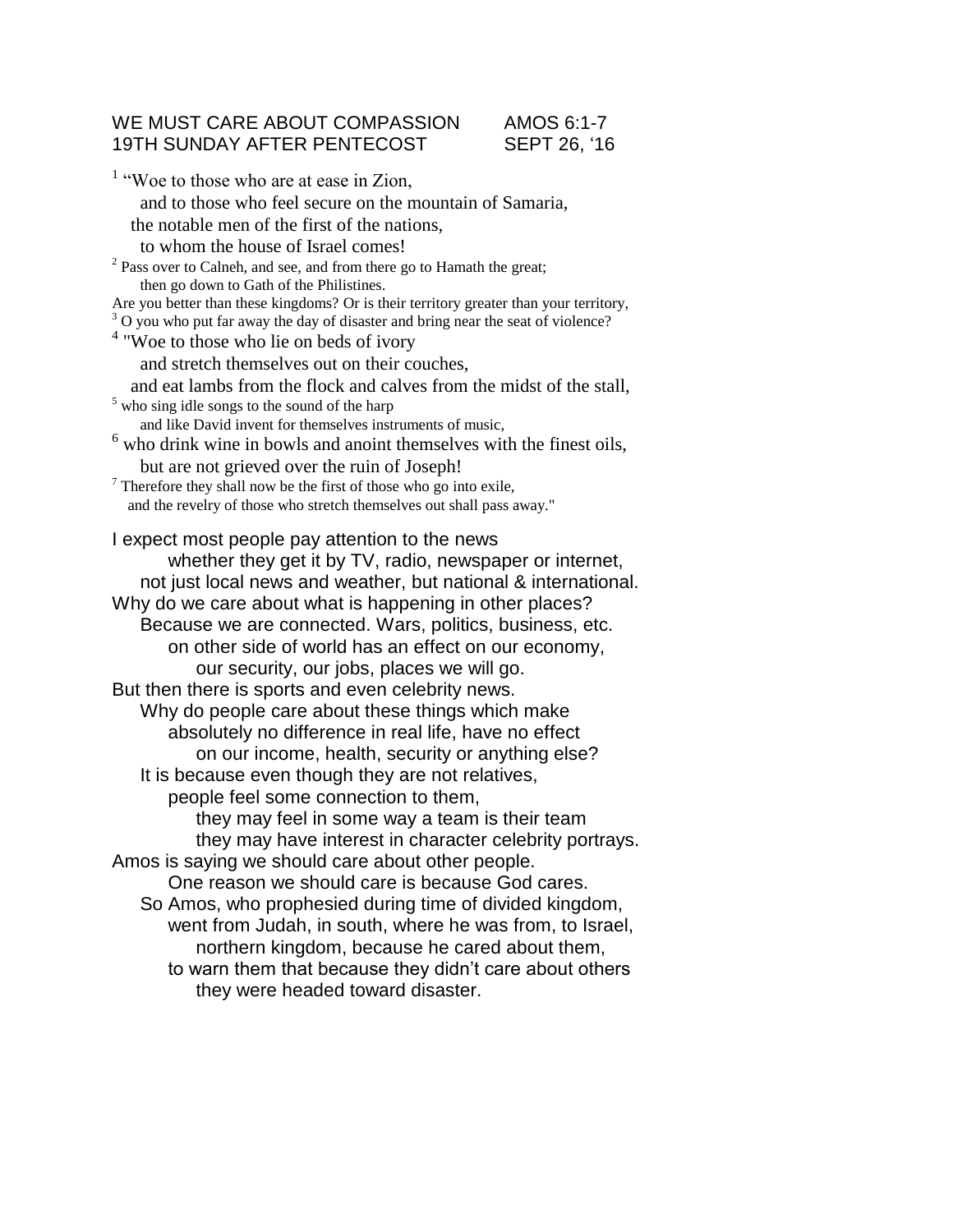His message is not just for those of another country but for us in this far away time.

WOE TO THOSE UNCARING AND INCONSIDERATE WOE TO THOSE COMPLACENT AND OVER CONFIDENT GOOD FOR THOSE CHRIST GIVES HIS COMPASSION WOE TO THOSE UNCARING AND INCONSIDERATE <sup>4</sup> "Woe to those who lie on beds of ivory and stretch themselves out on their couches, and eat lambs from the flock and calves from the midst of the stall,  $<sup>5</sup>$  who sing idle songs to the sound of the harp</sup> and like David invent for themselves instruments of music,  $<sup>6</sup>$  who drink wine in bowls and anoint themselves with the finest oils,</sup> but are not grieved over the ruin of Joseph! You remember the story of Joseph, who didn't get along with older brothers who all had a different mother than him, was treated as favorite by their father, tattled on them. Then ended up throwing him into a pit & left him there while they sat and ate, until they sold him as a slave. They later regretted how they treated him. But he did survive and they were reunited & their descendants were now together in kingdom if Israel. But people were still acting the same way, not caring about others who were weaker & suffering and even carelessly abusing them. Archaeologists have found relative size of houses in that time showed growing gap between rich & poor. As Amos describes, the rich had nice beds, leisure time, plenty of meat and health products. while poor were overworked, malnourished, bad health. But as long as things are fine for well off, they don't care. Why do we care what Amos says to them? It is mirror for us. Despite hyperbole of political campaigns, our country and economy as a whole is doing very well these days even though some are suffering & disadvantaged. Researchers, like prophets of today, tell us we tend to spend too much time sprawled on couches, we eat too much, drink too much, spend too much time on new fangled instruments of entertainment for our own good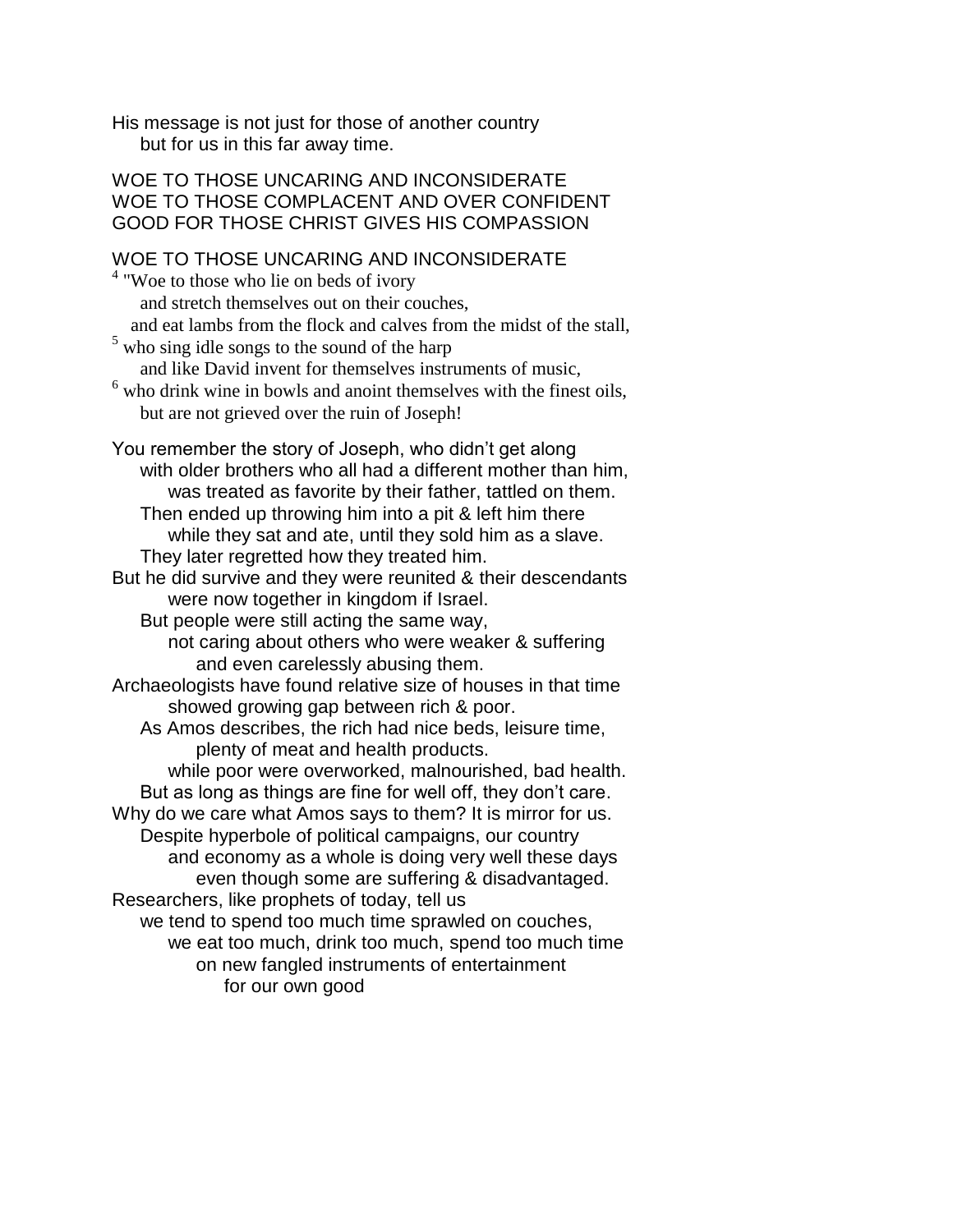Lifestyles we are used to are costly not just for us but others. Amount of food we consume raises price for others in world and demand for products leads to deforestation.

Amount of energy we consume leads to pollution. Our desire for lots of stuff at lowest possible price means others work for low wages in bad conditions. People moving to new houses in nice neighborhoods leaves others areas concentrated with low income.

which results in crime and poor schools.

Our desire and willingness to pay for everything possible in medical care drives up cost of health care for the poor. Last Sunday's O.T. lesson was also from Amos,

accusing people of trying to cheat the disadvantaged. Today's reading is saying even if we don't do it on purpose, the problem is that we are careless & inconsiderate like people speeding along in car through rain,

with windows up and music blaring,

not looking in mirror at who we may spatter with mud. So, suppose we do care and do what we can. Does that mean we can close book on Amos and feel fine? not necessarily, because just as everything we do effects others, everything else around us is going to effect us.

## WOE TO THOSE COMPLACENT AND OVER CONFIDENT

<sup>1</sup> "Woe to those who are at ease in Zion, and to those who feel secure on the mountain of Samaria, the notable men of the first of the nations, to whom the house of Israel comes!

 $2$  Pass over to Calneh, and see, and from there go to Hamath the great; then go down to Gath of the Philistines.

## Are you better than these kingdoms?

Or is their territory greater than your territory,

<sup>3</sup> O you who put far away the day of disaster and bring near the seat of violence?

"Woe" means "poor you." Amos says this to those not poor at all because he has seen what has happened before.

Have you heard of Calneh and Hamath? That is the point. Those great & powerful cities disappeared.

If you paid attention to recent Olympics, did you catch that people in Brazil speak Portugese

while rest of South America speaks Spanish?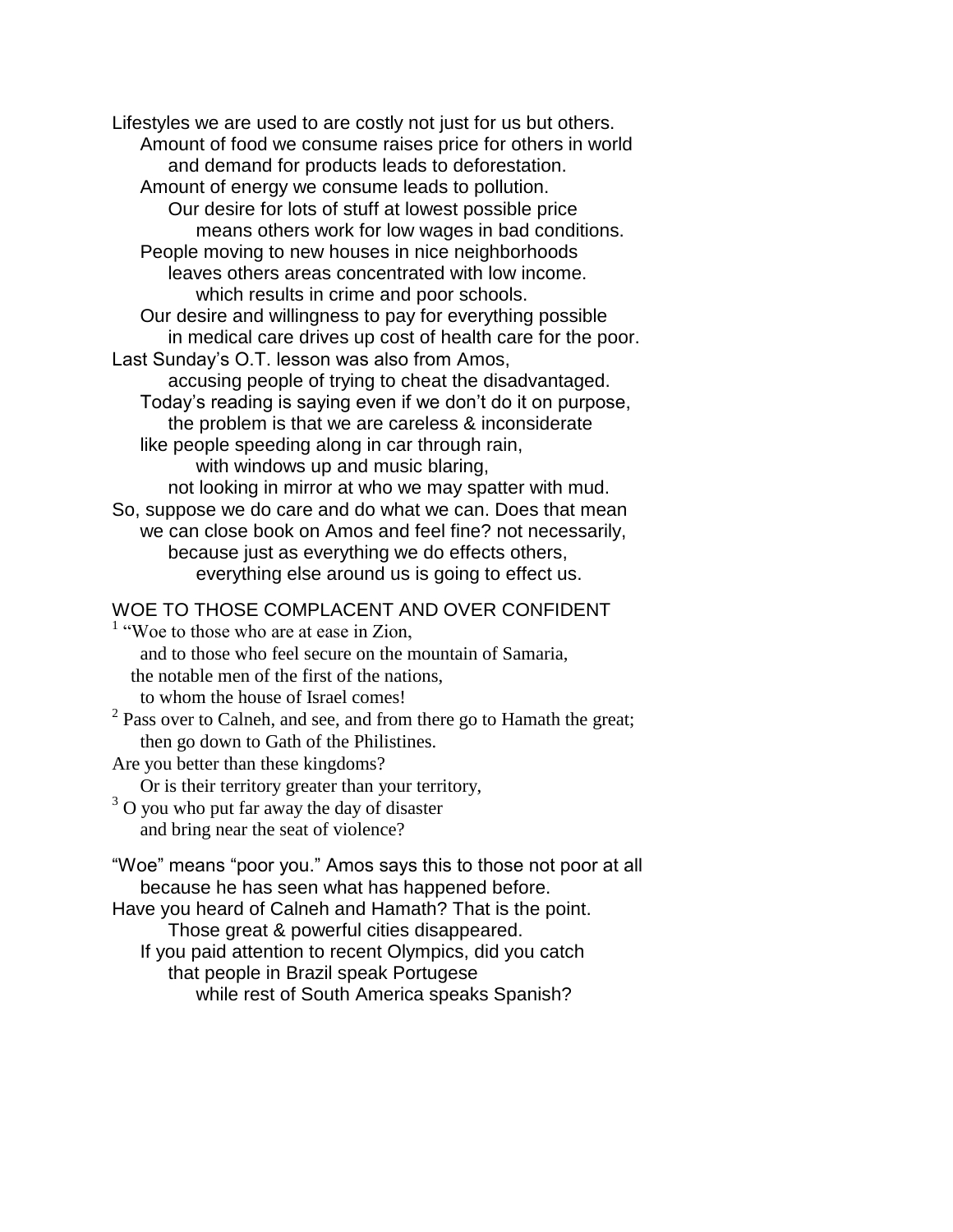That is because in 1494, 2 years after Columbus'  $1<sup>st</sup>$  trip, before much was known about new discovered lands they were divided between two great international powers with mediation of third great power. Those 3 great powers were Spain, Portugal & Roman Pope. How do they rank as world powers today? They went same way as Egyptian, Greek & Roman empires. Amos says to Israel, don't think this can never happen to you, that you can keep using your power however you want. Israel was destroyed by Assyria (another long gone power) not just because they were corrupt but because their inner weakness and vulnerability was also caused by overconfidence. Those who were leading men felt secure on mountain heights because they were the first of the nations, favored by God who gave them this special place but Amos ironically says these leaders led the way into exile. You take see this as a warning about American exceptionalism but it is also a caution to the church itself. We are indeed God's special people. But despite God's love and our attempts to do what is right, we should not think we are so different & separate from society around us that it will have no influence. Our freedoms could be among the first to be lost. At recent Synodical convention, when we approved fellowship with a small Lutheran church body in Norway, It's leader spoke briefly and commented that their church exists in the darkness where we are going and we may need to learn from their experience. Last week at Circuit Pastor's meeting, Pastor Volbrecht led worship, preaching about Jesus words to disciples about temple in Jerusalem which would be thrown down. Not long after, temple was destroyed by Caesar's legions. He pointed out it would be foolish to think Caesar's legions could never do such a thing again. It was a reminder the church is not a building but a house of living stones. So don't take for granted church will always have buildings. but question is not if life will be difficult for God's people but whether we are ready to keep being the church. No kingdom will last forever but the kingdom of heaven.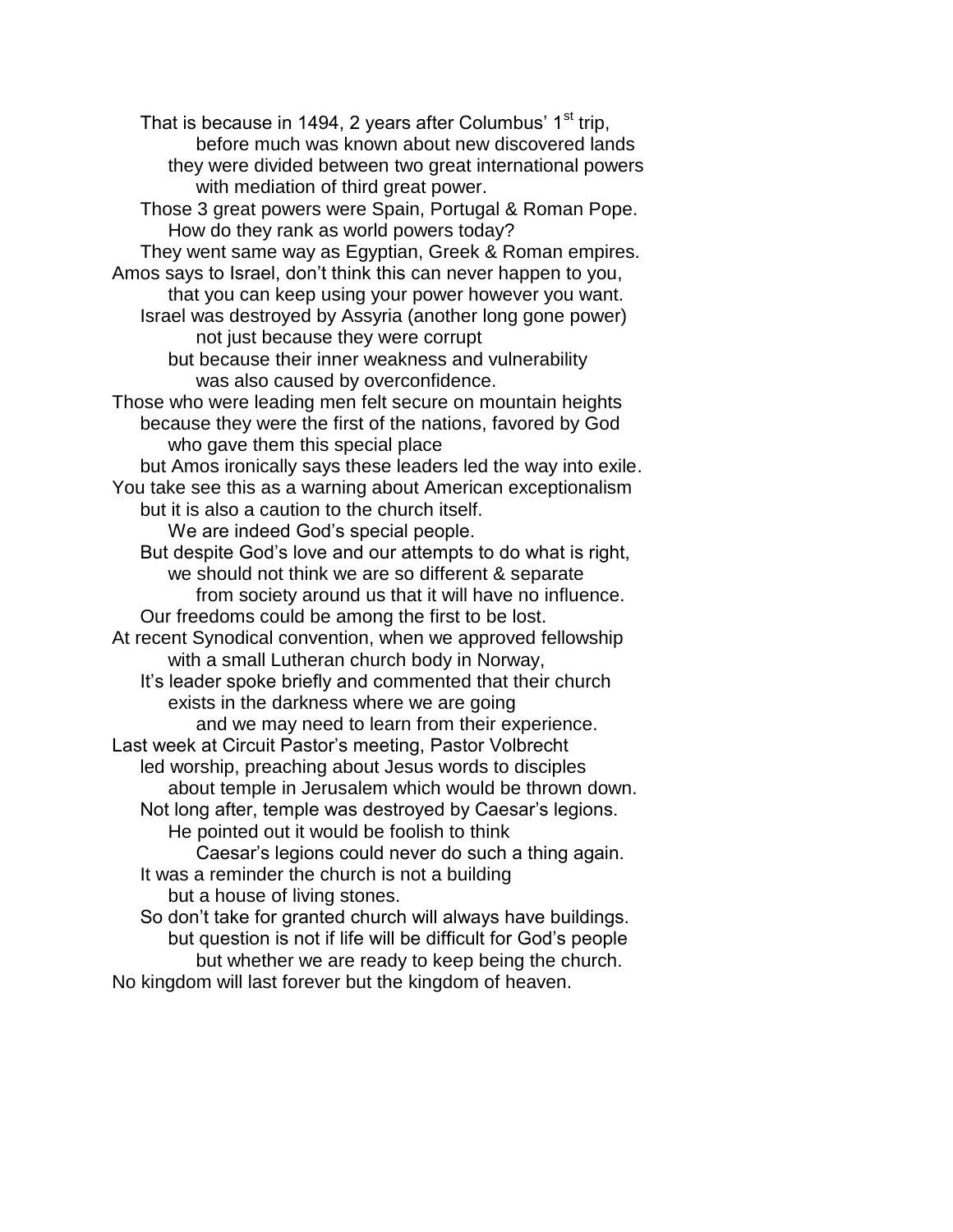When we think of this as our rightful place and do not think of ourselves as aliens and migrants, we forget that our permanent place is heaven. We should not feel complacent or overconfident

but we do not need to fear exile

because church is already in exile, away from homeland. This is because it is…

GOOD FOR THOSE CHRIST GIVES HIS COMPASSION

 $7$  Therefore they shall now be the first of those who go into exile, and the revelry of those who stretch themselves out shall pass away."

Everything, including heaven & earth will pass away.

But God's word will not pass away & nothing will separate us from the love of God in Christ Jesus.

Jesus does grieve over the ruin of Joseph & Jerusalem & us and because he cares he does something about it.

He doesn't just pay attention to the weak and poor from his position on the mountain heights,

Even though he was accused of being glutton & drunk he came to be with both those

who think they are secure and those who suffer.

he came down to become one of us, weak and poor and hungry and homeless.

Because despite outward appearances, we are weak & poor. We are to care about needy because we are part of them. Even when we are feeding our faces we still have

an emptiness and hunger inside that leaves us weak.

Even when we lie on fancy beds, we lie awake with worries about things we cannot do anything about.

Underneath our lotions & cosmetics we are full of sores, we have inner pains and unhealed hurts

Underneath our fancy clothes are the filthy rags

of our inadequate righteousness.

But Jesus has already given us all we need

to escape the place of torment.

In his word he has given us all we need to believe,

including the good news of his own rising from the dead.

Because rather than stretching himself out on a couch to relax

he stretched himself out on the cross to redeem us

by paying for all of our failures.